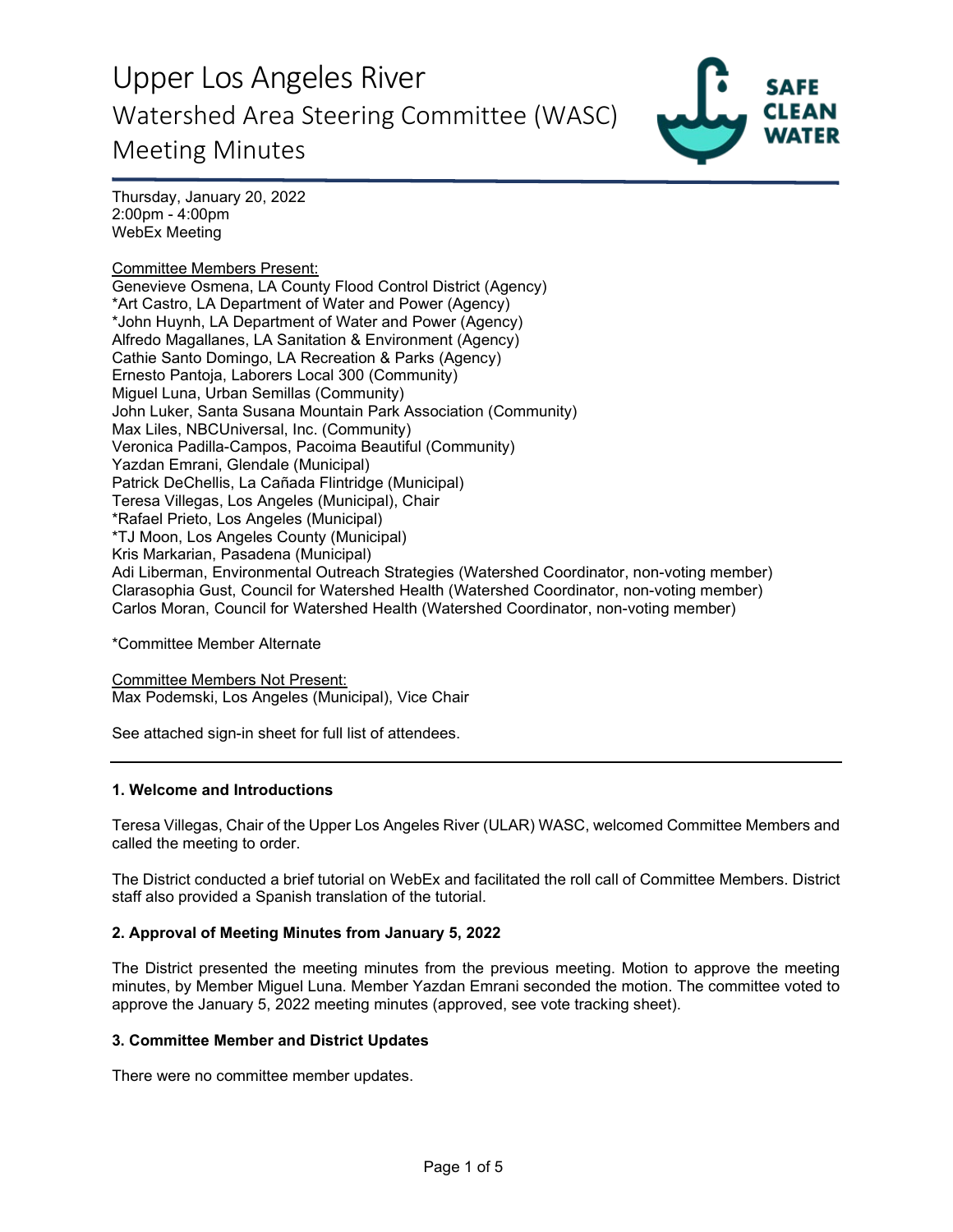

District staff provided an update:

- On January 11, 2022, the Board of Supervisors voted to continue meeting virtually, acting under the authority of Assembly Bill 361 which authorizes public committees to meet without complying with all the teleconferencing requirements of the Brown Act when the situation warrants it. The Board is reviewing every 30 days and will act to cover all the commissions and committees under their authority.
- The District is continuing to process transfer agreements for Addendums for Year 1 Call for Projects and initial Transfer Agreements for Year 2 Call for Projects.
- The Stormwater Investment Planning (SIP) tool data has been updated for WASC review. Please review the live beta version and provide feedback as needed.
- Under the Municipal Program, Annual Plans are due April 1<sup>st</sup> to the Safe, Clean Water Program. Annual Plans are required to receive the Municipal Program revenue.
- Claims for the [Low-Income Senior-Owned Special Parcel Tax Exemption](https://safecleanwaterla.org/wp-content/uploads/2021/06/Low-Income-Senior-Owned-Parcel-Application-20210621.pdf) and [general income](https://safecleanwaterla.org/wp-content/uploads/2021/06/General-Income-Based-Tax-Reduction-Application-20210607.pdf)[based tax reduction](https://safecleanwaterla.org/wp-content/uploads/2021/06/General-Income-Based-Tax-Reduction-Application-20210607.pdf) are due May 1, 2022. More information can be found on the [Safe, Clean Water](https://safecleanwaterla.org/resources/tools/)  [Program website.](https://safecleanwaterla.org/resources/tools/)

#### **4. Watershed Coordinator Updates**

Watershed Coordinators Clarasophia Gust, Adi Liberman, and Carlos Moran provided a presentation (refer to Watershed Coordinator Presentation).

The Watershed Coordinators will be touring Los Angeles County's Stormwater Capture Projects on February 17<sup>th</sup> to meet with local stakeholders and community-based organizations (CBOs). Chair Villegas asked who is invited to the February 17<sup>th</sup> tour. Watershed Coordinator Moran responded that the tour will be facilitated by LA County and is a public education and outreach event with a targeted audience of nonprofits and CBOs. The tour will introduce local organizations to what is possible and to show how the SCWP can bring benefits to their communities.

Chair Villegas asked for clarification about Watershed Coordinator Gust's involvement with the Arroyo Seco Projects. Watershed Coordinator Gust responded that the project proponents prepared a stakeholder list and conducted community outreach workshops. More community outreach workshops will be held if the project receives funding from the SCWP.

Member Luna suggested the February  $17<sup>th</sup>$  tour include discussion of what works and what does not work for SCWP projects.

Member TJ Moon added that the February 17<sup>th</sup> tour will include a tour for Franklin D. Roosevelt Park Regional Stormwater Capture Project, which was funded in Round 1 and is complete, and the second for Magic Johnson Capture Project, which was funded before SCWP. The County is attempting to keep the tour small due to the COVID-19 pandemic, but invited members to reach out to Member Moon if interested in participating.

Chair Villegas asked the Watershed Coordinators to work with the LASAN team to coordinate tours of the SCWP-funded stormwater projects.

#### **5. Ex Parte Communication Disclosures**

There were no ex parte communication disclosures.

#### **6. Public Comment Period**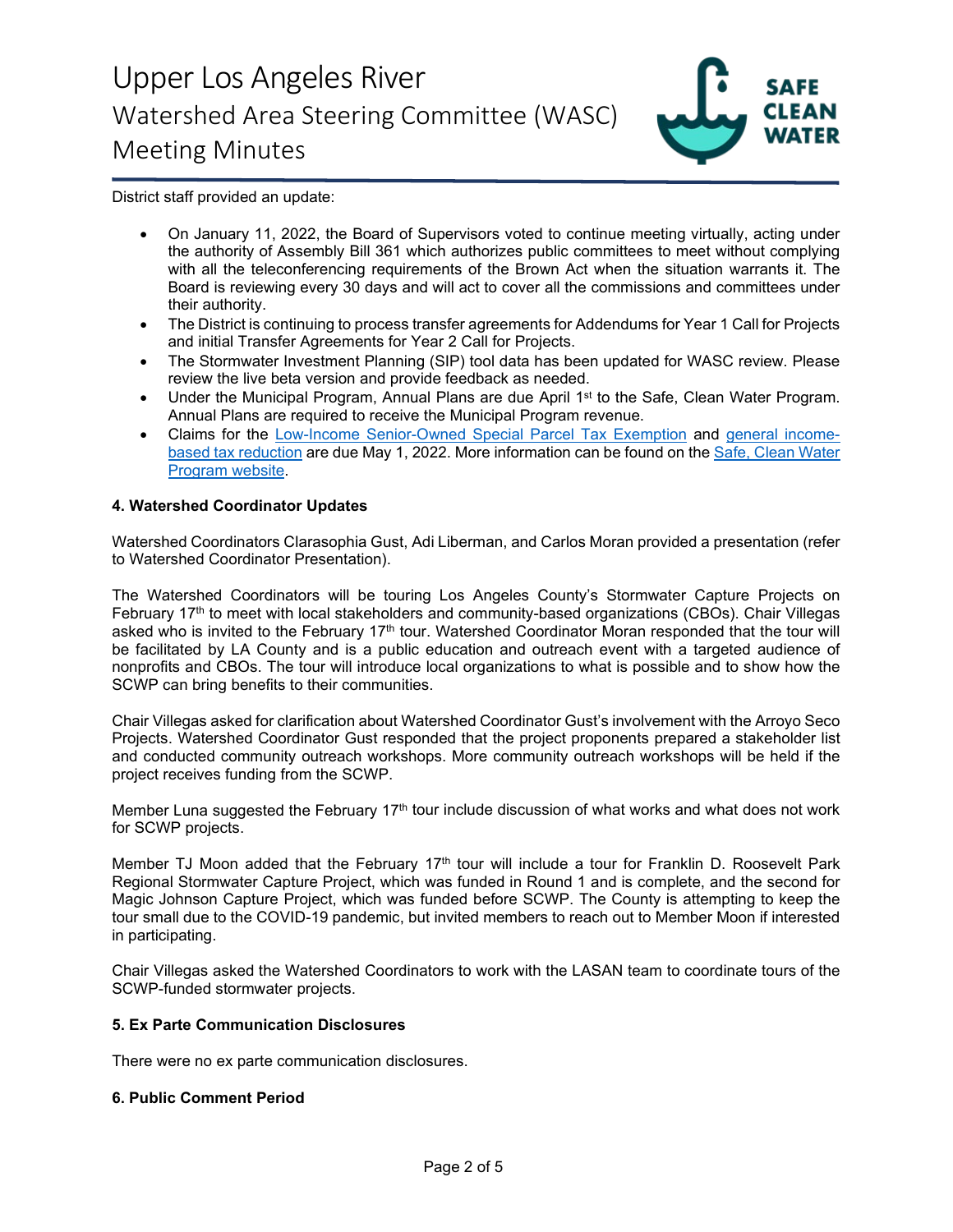

District staff will compile public comment cards received, include them in the meeting minutes, and upload them to the SCWP website.

Manuel Aguilar (LADWP) introduced themselves as part of the LADWP Water Rights and Water Management Group in charge of managing water rights for the City of Los Angeles. Aguilar raised an objection to the Scoring Committee's comment on the North Hollywood Stormwater Capture Project because the project has not been abandoned by LADWP; they are seeking funding from other sources. The project is the same project that LADWP submitted for project funding in Round 2, which was not approved by the WASC. To divert stormwater, water rights are needed which are retained by the City. The consultant (SEITec) that submitted the project application for this round used documents prepared by LADWP without receiving authorization from LADWP to use them. Aguilar asked the WASC to reconsider LADWP's Round 2 request for funding if they consider SEITec's North Hollywood Stormwater Capture Project.

Michael Scaduto (Active Principal Engineer overseeing City of Los Angeles's SCW Program Implementation Division) informed the committee on the City of Los Angeles's process for acknowledging and supporting projects, including those that originate from the City. Within the City of Los Angeles, the Mayor's Office and City Councils established the Administrative Oversight Committee, which is tasked with the approval of projects within the City, including those submitted for Regional Program consideration, and providing letters of support, in line with the County's guidance outlined in Chapter 18.07 of the SCWP Implementation Ordinance. Scaduto requested that the County and Scoring Committee fully vets the project through the City's process. The City has seen projects reach the WASC without the City's support, causing confusion for the WASC. There are two projects that has raised the City's concerns – the North Hollywood Park Stormwater Capture Project and the Community-Centered Optimization of Nature-Based BMPs Starting with the Gaffey Nature Center Facility Scientific Study, as they did not follow the City's process. The City will not be supporting the two projects, and the applicant does not have approval to access the parcel.

### **7. Presentations and Discussion Items:**

### **a) Infrastructure Program (IP) Presentations**

#### **i. La Crescenta Green Improvement Project**

*Presentation by Kevin Chang (LA County). La Crescenta-Montrose green improvement to capture stormwater and urban runoff, retrofit parkways with bioswales, increase local tree canopy, repair roadways, and reconstruct curb ramps to current ADA standards.*

Chair Villegas asked where the funding for the feasibility study came from. Chang clarified that it came from LA County's regular operating budget.

Member Veronica Padilla-Campos asked for clarification on the funding sources. Chang clarified that the unincorporated areas within the watershed would provide match funding of \$1.5 million per year, resulting in \$3 million total since the applicant is requesting \$1.5 million in SCWP funding.

Member Padilla-Campos asked about the make-up of Crescenta Valley's Town Council. Chang responded that the members are locally elected residents of the community.

#### **ii. Winery Canyon Channel and Descanso Gardens Stormwater Capture and Reuse Project**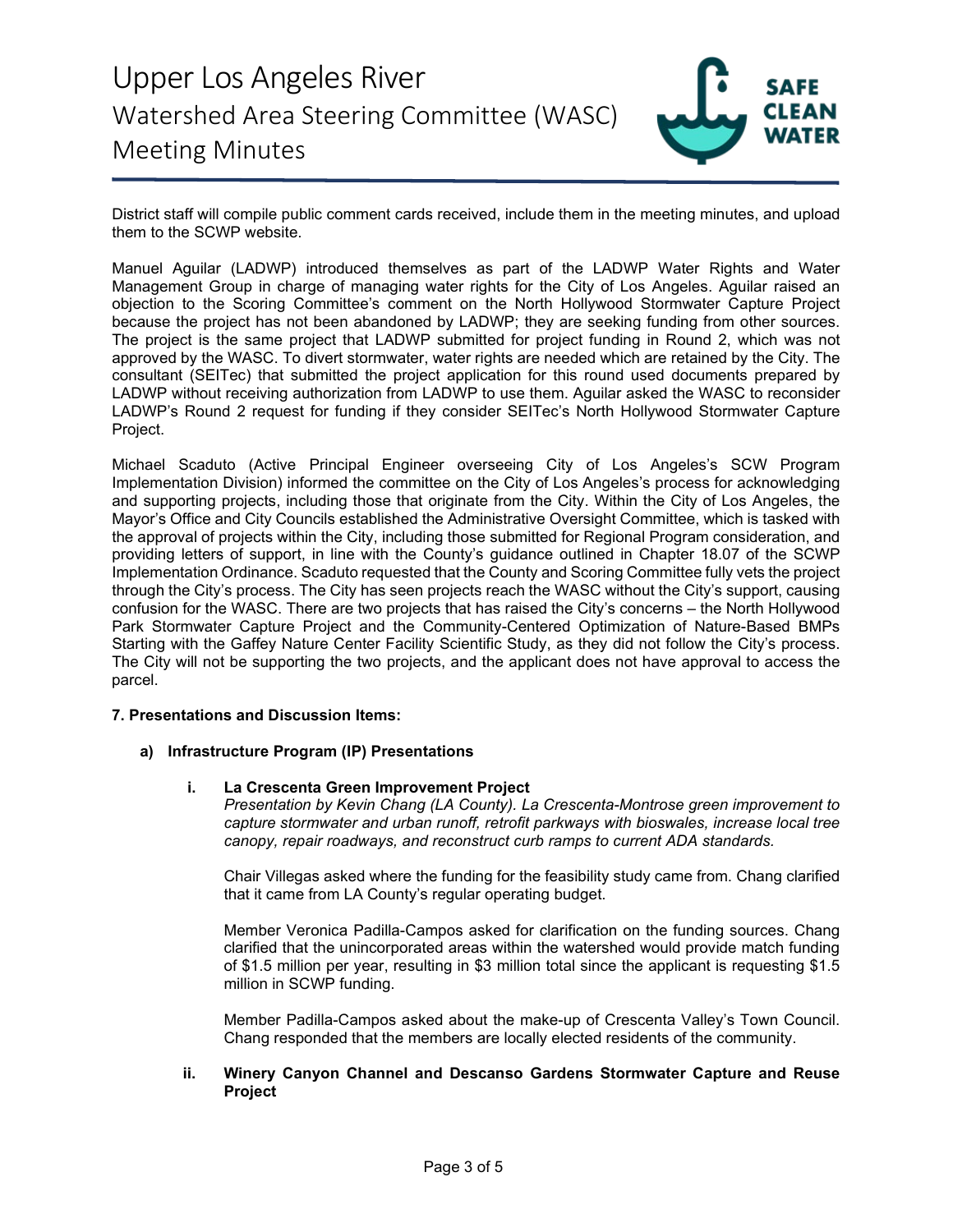

*Presentation by Mike Rudd (Geosyntec Consultants), Juliann Rooke (Descanso Gardens), and Ruth Segal (RIOS). Multi-benefit project employing creative solutions to improve sustainable operations and water quality for multiple stakeholders.*

Member Padilla-Campos expressed concern that disadvantaged communities may not be able to access Descanso Gardens, sharing her personal experience of paying full price at Pacoima Beautiful. The Member asked the project proponents to ensure Descanso Gardens are made accessible to disadvantaged communities. Rooke replied that Descanso Gardens do not collect charges from educational organizations, in an effort to make the Gardens accessible. Rooke suggested reaching out to Descanso Gardens to arrange organizational visits.

Member Patrick DeChellis noted that the City of La Cañada Flintridge strongly supports the project and that they have partnered with Descanso Gardens and the County on this project.

Watershed Coordinator Liberman asked for information about the source of the zinc contamination. Rudd responded that zinc is the primary pollutant of concern in the ULAR EWMP and it may be coming from brake dust.

#### **8. Public Comment Period**

Clement Lau (Los Angeles County Department of Parks and Recreation) expressed support for the Winery Canyon Channel and Descanso Gardens Stormwater Capture and Reuse Project. The Department of Parks and Recreation has been working with the Guild and the community and Lau believes that the project is visionary and comprehensive. The project advances Los Angeles County's sustainability goals and addresses key objectives from the master plan, including reducing imported water, capturing and reusing water, and advancing ecological health.

District staff clarified that the deadline for submitting public comment cards is in reference to presenting cards at the current meeting. Public comment cards submitted after the deadline will be presented at the next meeting.

#### **9. Voting Items**

There were no voting items.

#### **10. Items for Next Agenda**

The next meeting will take place on Wednesday, February 2, 2022, from 2:00pm - 4:00pm.

a) Presentations for Infrastructure Program (2)

District staff clarified that the two projects to be presented on February 2 will be the last before the WASC works on the SIP tool. In March, the WASC will be voting on the renewal of the Watershed Coordinator, reviewing quarterly reports, and working on the SIP tool.

Chair Villegas reminded the WASC that the SIP tool is available on the SCWP website and should be reviewed to develop questions for projects. District staff will invite project proponents to address projects that the WASC has questions on.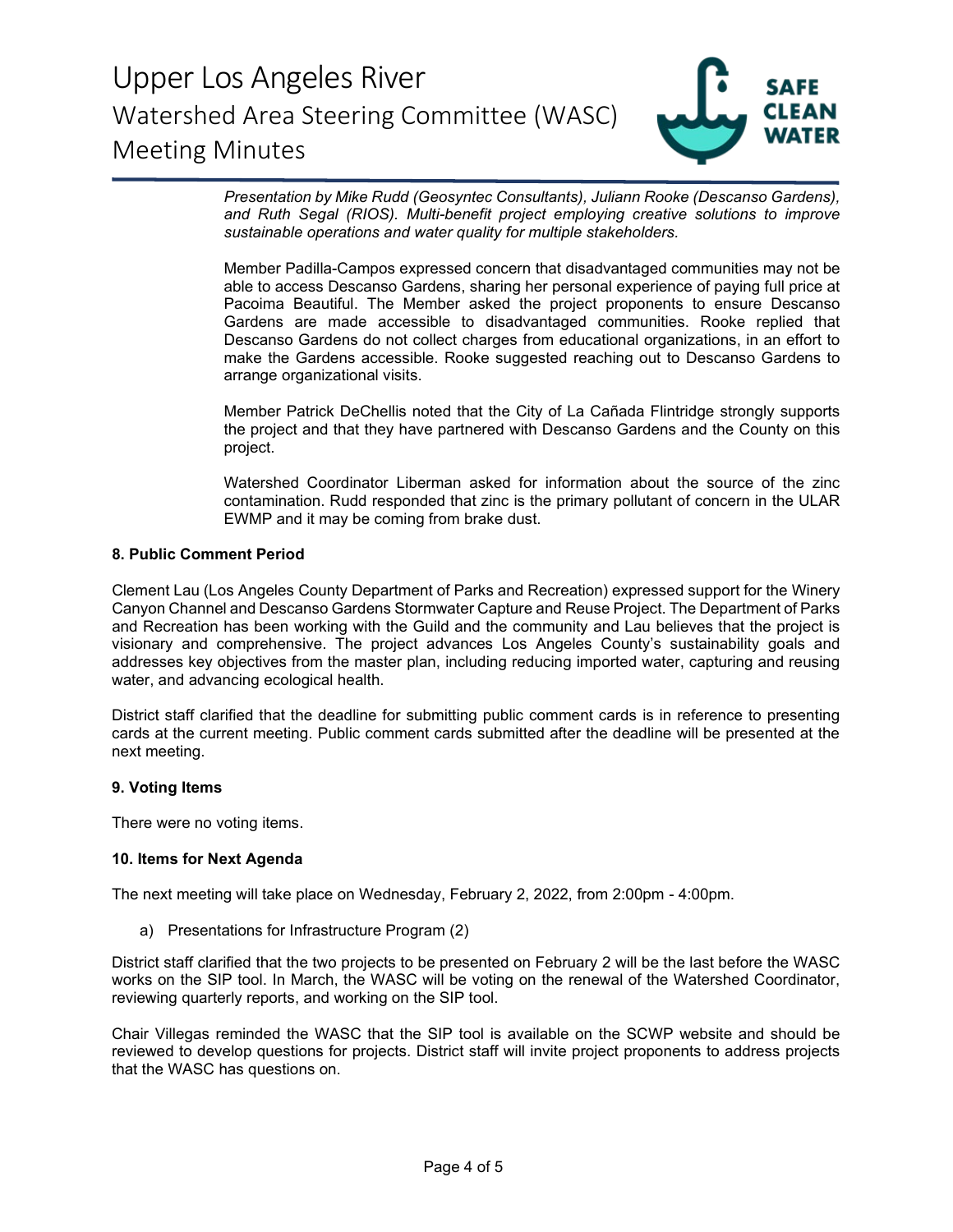

District staff anticipates holding WASC meetings once per month on the first Wednesday of the month, but when a second meeting is needed, they will be held on the third Thursday of the month. These secondary meetings have been scheduled as placeholders in the WASC calendar.

### **11. Adjournment**

Chair Villegas thanked WASC members and the public for their attendance and participation and adjourned the meeting.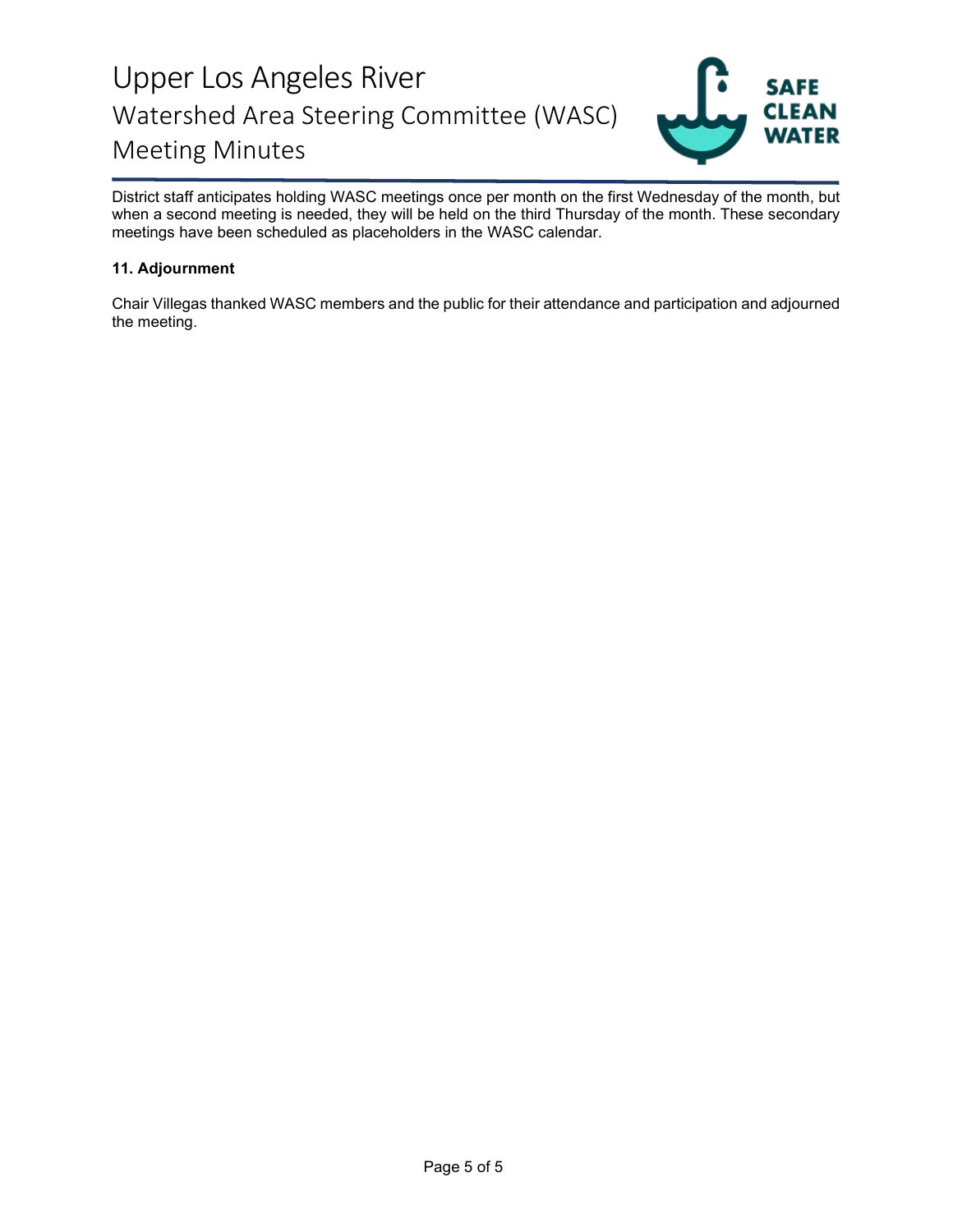| Upper Los Angeles River - January 20, 2022 |                                   |                          |                           |                        |                     |                         |
|--------------------------------------------|-----------------------------------|--------------------------|---------------------------|------------------------|---------------------|-------------------------|
|                                            |                                   | <b>Quorum Present</b>    |                           |                        | <b>Voting Items</b> |                         |
|                                            |                                   |                          | Voting/                   |                        | Voting/             | <b>Approve 1-5-2022</b> |
| <b>Member Type</b>                         | <b>Position</b>                   | Member                   | Present?                  | Alternate              | Present?            | <b>Meeting Minutes</b>  |
| Agency                                     | <b>FCD</b>                        | Genevieve Osmena         | $\boldsymbol{\mathsf{x}}$ | Ramy Gindi             |                     |                         |
| Agency                                     | <b>Water Agency</b>               | Delon Kwan               |                           | Art Castro             | x                   | $\mathsf{v}$            |
| Agency                                     | Groundwater / Water Agency 2      | Paul Liu                 |                           | John Huynh             | x                   | $\mathsf{v}$            |
| Agency                                     | Sanitation                        | Alfredo Magallanes       | x                         | <b>Michael Scaduto</b> |                     | $\mathbf v$             |
| Agency                                     | Open Space                        | Cathie Santo Domingo     | x                         | Javier Solis           |                     | $\mathsf{v}$            |
| <b>Community Stakeholder</b>               | At Large                          | Ernesto Pantoja          | x                         | Sergio Rascon          |                     | a                       |
| <b>Community Stakeholder</b>               | At Large                          | Miguel Luna              | $\pmb{\times}$            | Yvette Lopez-Ledesma   |                     | $\mathbf{v}$            |
| <b>Community Stakeholder</b>               | Environment                       | John Luker               |                           | Wendi Gladstone        | x                   | a                       |
| <b>Community Stakeholder</b>               | Business                          | Max Liles                | x                         |                        |                     | $\mathsf{v}$            |
| Community Stakeholder                      | EJ                                | Veronica Padilla-Campos  | x                         | Felipe Escobar         |                     | $\mathsf{v}$            |
| Municipal Members                          | Glendale                          | Yazdan Emrani            | X                         | <b>Edward Hitti</b>    |                     | $\mathsf{v}$            |
| Municipal Members                          | La Canada Flintridge              | <b>Patrick DeChellis</b> | x                         | Maged El-Rabaa         |                     | $\mathsf{v}$            |
| Municipal Members                          | Los Angeles                       | <b>Teresa Villegas</b>   | $\boldsymbol{\mathsf{x}}$ | Barbara Romero         |                     | $\mathsf{v}$            |
| Municipal Members                          | Los Angeles                       | Max Podemski             |                           | <b>Ackley Padilla</b>  |                     |                         |
| Municipal Members                          | Los Angeles                       | <b>Christine Peters</b>  |                           | Rafael Prieto          | x                   | a                       |
| Municipal Members                          | Los Angeles County                | <b>Mark Lombos</b>       |                           | TJ Moon                | X                   | $\mathsf{v}$            |
| Municipal Members                          | l Pasadena                        | Kris Markarian           | x                         | <b>Brent Maue</b>      |                     | a                       |
| Watershed Coordinator                      |                                   |                          |                           |                        |                     |                         |
| <b>Non-Voting Member</b>                   | Environmental Outreach Strategies | Adi Liberman             | x                         |                        |                     |                         |
| <b>Watershed Coordinator</b>               |                                   |                          |                           |                        |                     |                         |
| <b>Non-Voting Member</b>                   | Council for Watershed Health      | Clarasophia Gust         | x                         |                        |                     |                         |
| <b>Watershed Coordinator</b>               |                                   |                          |                           |                        |                     |                         |
| <b>Non-Voting Member</b>                   | Council for Watershed Health      | Carlos Moran             | x                         |                        |                     |                         |
| <b>Total Non-Vacant Seats</b>              |                                   | 17                       |                           |                        | Yes (Y)             | 12 <sup>2</sup>         |
| <b>Total Voting Members Present</b>        |                                   | 16                       |                           |                        | No(N)               | $\overline{0}$          |
| Agency                                     |                                   | $\overline{5}$           |                           |                        | Abstain (A)         | $\overline{4}$          |
| <b>Community Stakeholder</b>               |                                   | $\overline{5}$           |                           |                        | <b>Total</b>        | 16 <sup>°</sup>         |
| <b>Municipal Members</b>                   |                                   | 6                        |                           |                        |                     | Approved                |